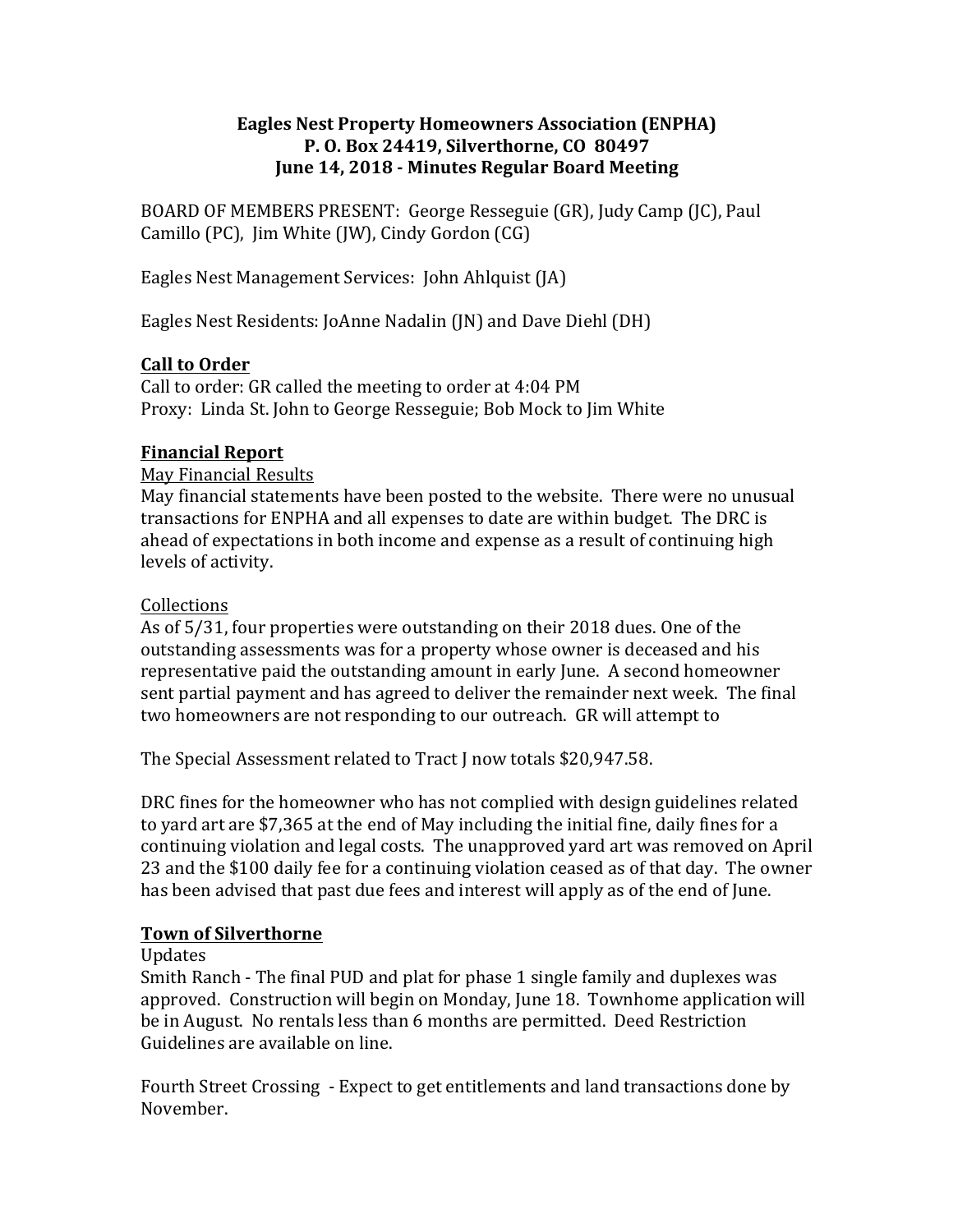Hudson Property is under contract. New Owners have requested the property be re-zoned for Town Core including the storage lot on Brian Avenue.

The Pad Hostel has been approved.

Larry Feldman has purchased the property on Highway 9 between Neils Lunceford and the Forest Service.

Maryland Creek Ranch Park– the 20 acre park received preliminary approval from the Town. Still need information on Town cost to maintain. Changes suggested for dog park and fencing along highway.

Housing Summit of town leaders was conducted this past week regarding affordable housing. Breckenridge currently has 1100 restricted units built plus an additional 300 planned. 10 Mile Basin currently has 169 existing and 40 planned. Lower Blue currently has 236 existing and 210 planned; 224 are located in Sierra Madre and Blue Sky Apartments. Snake River Basin currently has 108 existing and 234 planned. Some jurisdictions at the Housing Summit are recommending that homeowners be allowed to build a deed-restricted apartment for local work force.

## Communication with the Mayor

Beginning conversations with community leaders regarding revenue diversification. General feeling is we should ask voters to approve a property tax or possibly higher sales tax. Plan to get more information out to citizens and further the conversation.

# **Compliance**

The one open issue from May has been closed. One sailboat will be moved after personal visit. Kayaks on a trailer have been moved after personal visit. A camper and boat moved without contact. A camper moved without contact. A small flat trailer moved without contact. Two campers moved after personal visit. Real Estate sign not properly installed in the ground. JA is going to contact the real estate agent.

# Removal of Dead Trees from Private Property

Homeowner asked permission to remove a dead tree that fell on their property from the neighbor's property. IN suggests that HOA send a letter to property owners reminding them they are responsible for removal of dead trees on their property. [A] and GR are going to go talk with the Town Compliance Officer before sending out a letter.

## Tract I Site Rehabilitation

The neighbor is willing to provide water. Ceres price to hand water was excessive. GR is working with another contractor to hand water. A few trees may need to be replaced under the Ceres warranty.

# **Environmental**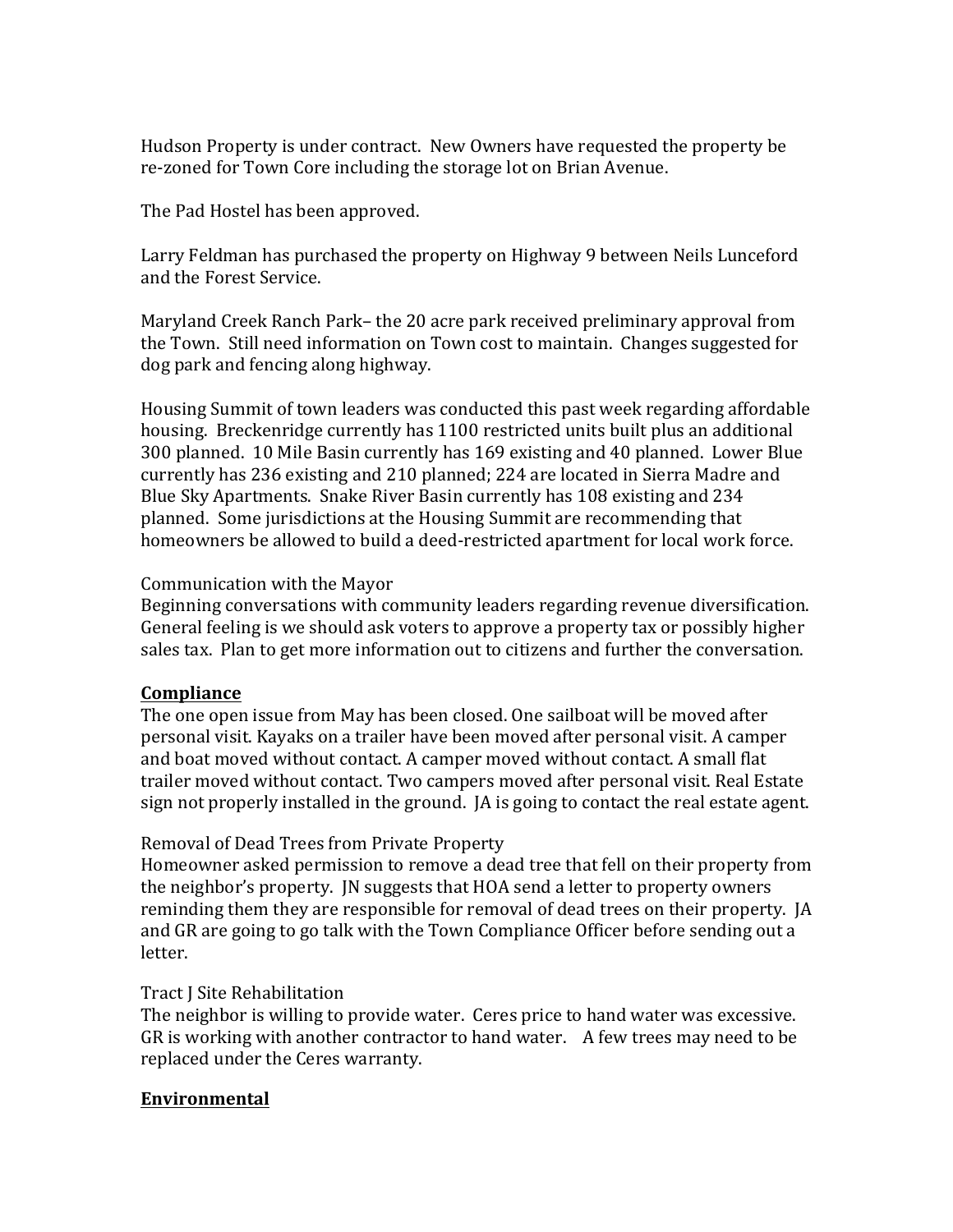#### Weeds, Trees & Trails

There were no complaints and no requests related to weeds, trees and trails. We are working on 2018 plans for the Weed Program. 44 homeowners have opted out. 3 Sub-associations have opted out. The town is meeting with the Raven to discuss their weed mitigation plan. The Committee needs to coordinate with JC on 2018 weed billing.

May 19th we had a great time working on the trails with 9 volunteers. We covered most of the HOA trails and some of the social trails west of the HOA. We made plans for the June work day and prebuilt the bridge and stairs to be installed later. Thank you to all who help in any way to make improvements to our great neighborhood.

The firebreak built years ago by the Forest Service is not in good condition.  $BM &$ IW are asking if they could contact the Forest Service to discuss the issue in light of the recent fire in Silverthorne.

Please let us know of any areas that require our attention.

## **Building & Grounds**

South Entrance - island planting with border flowers and flower pots installed this past week. PC met with Neils Lunceford regarding the quality of the plantings in the pots. Due to hot weather, have started a twice a day water cycle for the grass and flowers. The tulips were not as spectacular as expected for a few reasons and will reassess plantings for this fall.

Dave Anderson has decided to relocate back to Iowa and will be greatly missed as a volunteer for the HOA. He has over the many years given a tremendous amount of time and effort to the south entrance, community center, Town Of Silverthorne and the HOA, serving on the board in various capacities. He will be greatly missed as a volunteer and a swell person. The HOA Board will hold a farewell gathering to wish him well on his new adventures and thank him for all his services to the community.

HOA volunteer work day held this month, has appx 15 homeowners and board members participate. All tasks were completed, with lunch and refreshment enjoyed by all. Thank you for all who participated.

Proposal for permanent spot light this summer to illuminate the Eagles Nest sign was approved and should see construction start shortly.